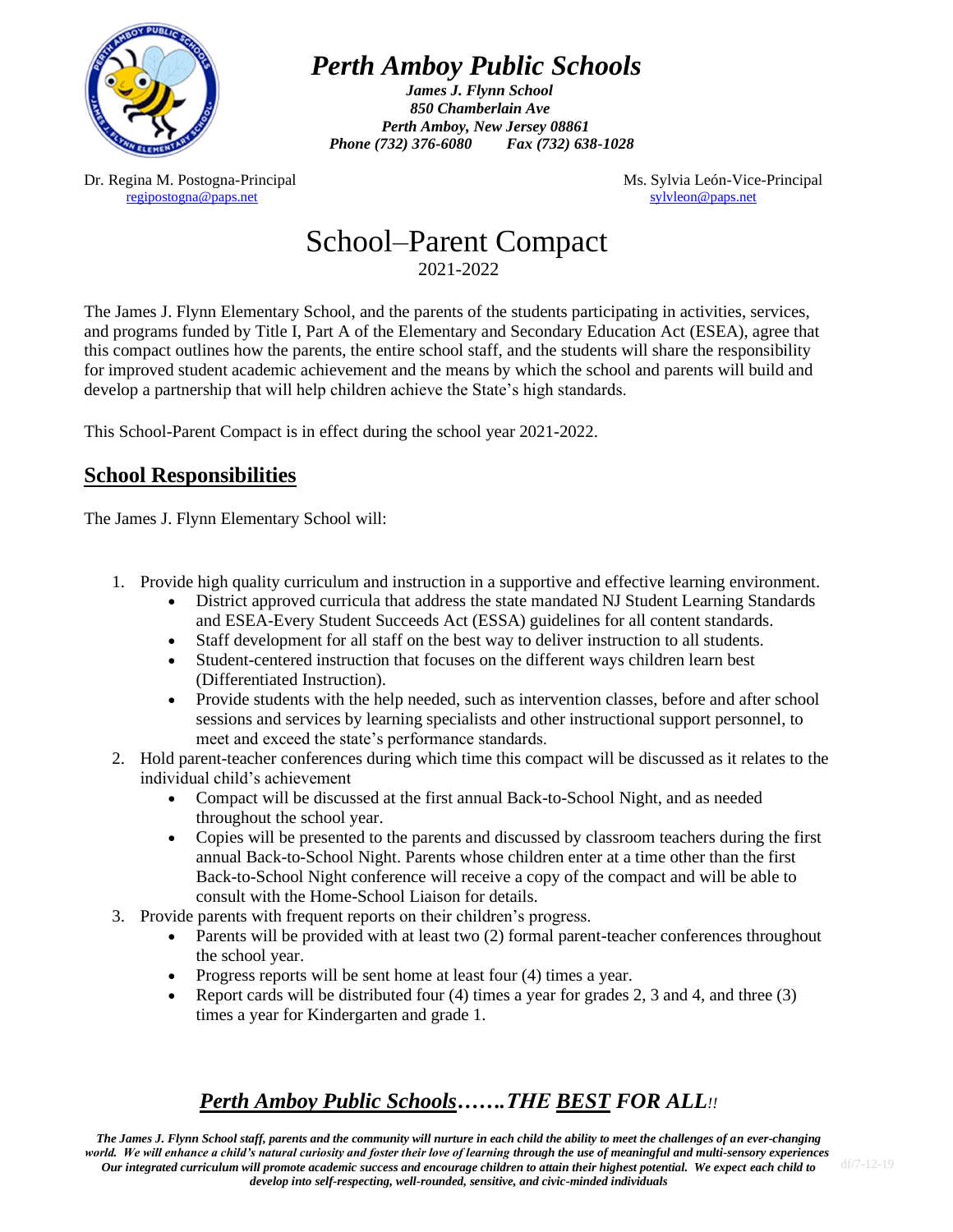

# *Perth Amboy Public Schools*

*James J. Flynn School 850 Chamberlain Ave Perth Amboy, New Jersey 08861 Phone (732) 376-6080 Fax (732) 638-1028*

Dr. Regina M. Postogna-Principal and Ms. Sylvia León-Vice-Principal Ms. Sylvia León-Vice-Principal [regipostogna@paps.net](mailto:regipostogna@paps.net) [sylvleon@paps.net](mailto:sylvleon@paps.net)

### School–Parent Compact 2021-2022

- Opportunities for individual parent conferences will be provided at the request of parent and/or teacher.
- Parents will have access to the School Report Card and the Parent Portal.
- 4. Provide parents reasonable access to staff.
	- Parents will be provided with at least two (2) formal parent-teacher conferences throughout the school year.
	- Opportunities for individual parent conferences will be provided at the request of parent and/or teacher, via email, telephone, written notice or in person.
- 5. Provide parents opportunities to volunteer and participate in their child's class, and to observe classroom activity.
	- Individual classroom teachers will seek parent volunteers for specific activities and/or projects.
	- Solicitations for parent volunteers will be sought at the first Back-to-School Night

#### **Parent Responsibilities**

We, as parents, will support our children's learning in the following ways:

- Monitor their children's attendance and punctuality.
- Assure homework completion.
- Volunteer in our child's classroom when appropriate.
- Participate, as appropriate, in decisions relating to our child's education.
- Encourage, motivate and support positive attitudes.
- Communicate with teachers when appropriate.
- Attend parent-teacher conferences and Back-to-School Nights.
- Stay informed and communicate with the school by reading and/or responding to all communication notices sent home.
- Stay informed regarding the avenues available for participation in related school activities and providing input via teams and/or advisory groups, i.e., PTA, Parent Team, School Leadership Council, and other school committees that address decision-making regarding our child's education.

### *Perth Amboy Public Schools…….THE BEST FOR ALL!!*